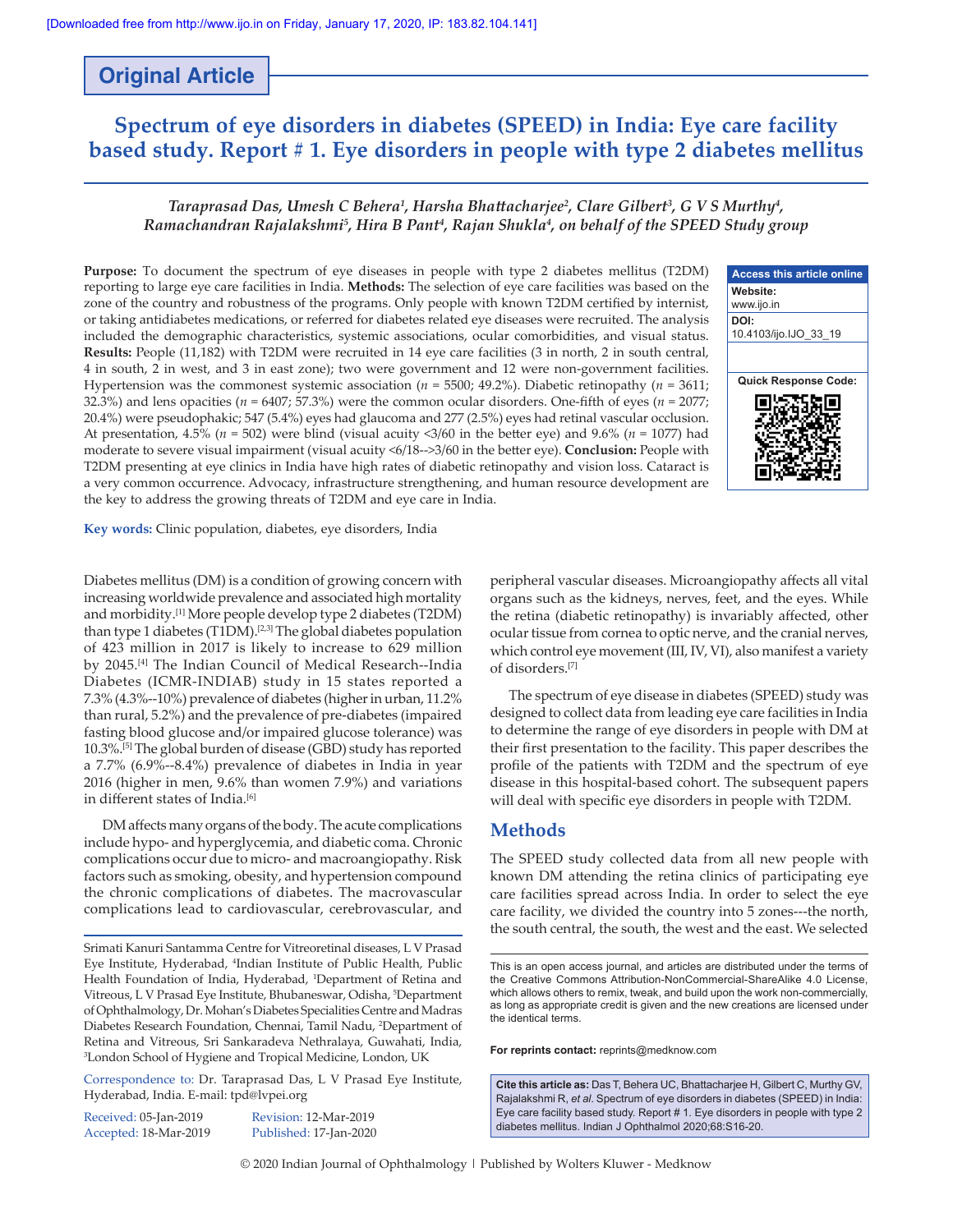large eye care providers that receive a large number of people from the region. This study recruited people with known DM confirmed by their endocrinologist/physician and were currently using antidiabetic medications or were referred by their physicians for diabetes‑related eye disorders. The health personnel in each eye care facility collected the data in a prescribed format. The questions were administered either in English or in local language. This was verified by the center Principal Investigator before depositing to a central repository at the Indian Institute of Public Health (IIPH), Hyderabad, India. The collected data included the demographics of the patient, the type and duration of DM, and record of all ocular conditions in the right and the left eye separately. The comprehensive examination, performed by the retina fellows‑in‑training (post‑residency ophthalmologist) or fellowship trained retina physician, included measurement of presenting and corrected visual acuity, applanation intraocular pressure, slitlamp examination with grading of the lenticular opacity, indirect ophthalmoscopy, and fundus photography. Gonioscopy, fluorescein angiography, and optical coherence tomography were done as per the decision of the treating physician. Only the eyes where the fundus could be examined by indirect ophthalmoscope or photographed with a retinal camera were included for estimation and classification of retinal vascular disease including DR. Diabetes status was determined based on the Indian Council of Medical Research (ICMR) guidelines.[8] We defined a good control of DM when the recent plasma glucose level was as follows: fasting: <110 mg/dL, 2‑h post‑load glucose <140 mg/dL and HbA1c <5.7%. We defined a person diabetic when the recent plasma glucose level

### **Data collection instruments and analysis**

 $>200$  mg/dL, and HbA1c  $>6.5\%$ .

Ethics committees at each study center approved the study and written informed consent was taken from all the participants. The Ethics Committee at IIPH, Hyderabad ratified these approvals. Participants were not provided any financial assistance. The study followed the Declaration of Helsinki on human research. Participants were administered a pretested questionnaire. An online data collection software and app base using Java was supplied to all participating centers. Stata14SE for Windows (Stata Corp., TX, USA) was used for statistical analysis. Frequencies of the variables were tabulated. Means and standard deviations for continuous variables and percentage or proportion for categorical variables were compiled.

was >126 mg/dL, 2-h post-load glucose >200 mg/dL random:

### **Results**

There were 14 study locations, which included two large government facilities, one tertiary diabetes care facility with integrated diabetic eye care, and 11 non-government not‑for‑profit eye care facilities. The centers included 3 in North India (1 in Chandigarh and 2 in Delhi), 2 in South Central India (both in Hyderabad), 4 in South India (1 in Angamaly, Kerala; 2 in Chennai and 1 in Madurai, Tamil Nadu), 2 in West India (1 each in Pune, Maharashtra and Surat, Gujrat), and 3 in East India (1 each in Bhubaneswar, Odisha, East Midanapur, Bengal and Guwahati, Assam) [Fig. 1].

The average new outpatient footfall in these facilities was 287 ( $\pm$ 51.9) people daily, 54.2 ( $\pm$ 5.9) of whom attended the retina service. Data collection spanned 6 months (August 2016 to January 2017). The study recruited 11,390 people satisfying all the inclusion criteria. After excluding 208 people with T1DM, this report includes 11,182 people with T2DM. There were 6,620 (59.2%) males and 4,562 (40.8%) females; and the average age was 58.2 years (±10.6 years; range 39‑‑96 years). The majority of people were  $\geq 60$  years ( $n = 5388$ ; 48.2%) in age. The duration of known DM could be elicited from 11,173 (99.9%) people and in 4,727 (42.3%) it was ≤5 years. In a quarter ( $n = 2949$ ; 26.4%), the diabetes duration was 6--10 years.

The diabetes treatment consisted of oral hypoglycemic agents (9169; 82%), insulin injection (865; 7.7%), combination of the two (1,010; 9.0%), and others (138; 1.23). Only 3,593 (32.1%) people had good control of diabetes; 1,237 (11.1%) people admitted to regular glycated hemoglobin (HbA1 $<sub>c</sub>$ ) testing.</sub> Half of the available HbA1c values were in the range of 6--8%. More than half (6,484; 58%) people had systemic disorders and hypertension (5,550, 49.2%) was the commonest systemic association [Table 1].

Some form of diabetic retinopathy (32.3%) and some degree of lens opacity (57.3%) were the common ocular disorders. Other disorders included glaucoma, vascular retinopathy, optic nerve disorder, corneal disorder, and muscle palsy [Table 2]. The details of these disorders will be described in subsequent reports. At presentation to the eye care facility, 1,343 (12.01%) right eye and 1,238 (11.07%) left eye had a visual acuity of <3/60 and 1,467 (13.13%) right eye and 1,517 (13.57%) left eye had a visual acuity of <6/18‑>3/60. At presentation 502 (4.5%), people were blind (<3/60 in the better eye) and 1,077 people had moderate to severe visual impairment (MSVI; visual acuity <6/18‑‑>3/60 in the better eye) [Table 3].

### **Discussion**

The current series is a large cohort of people collected from large eye care facilities located at different regions of India.



**Figure 1:** Participating centers in the SPEED Study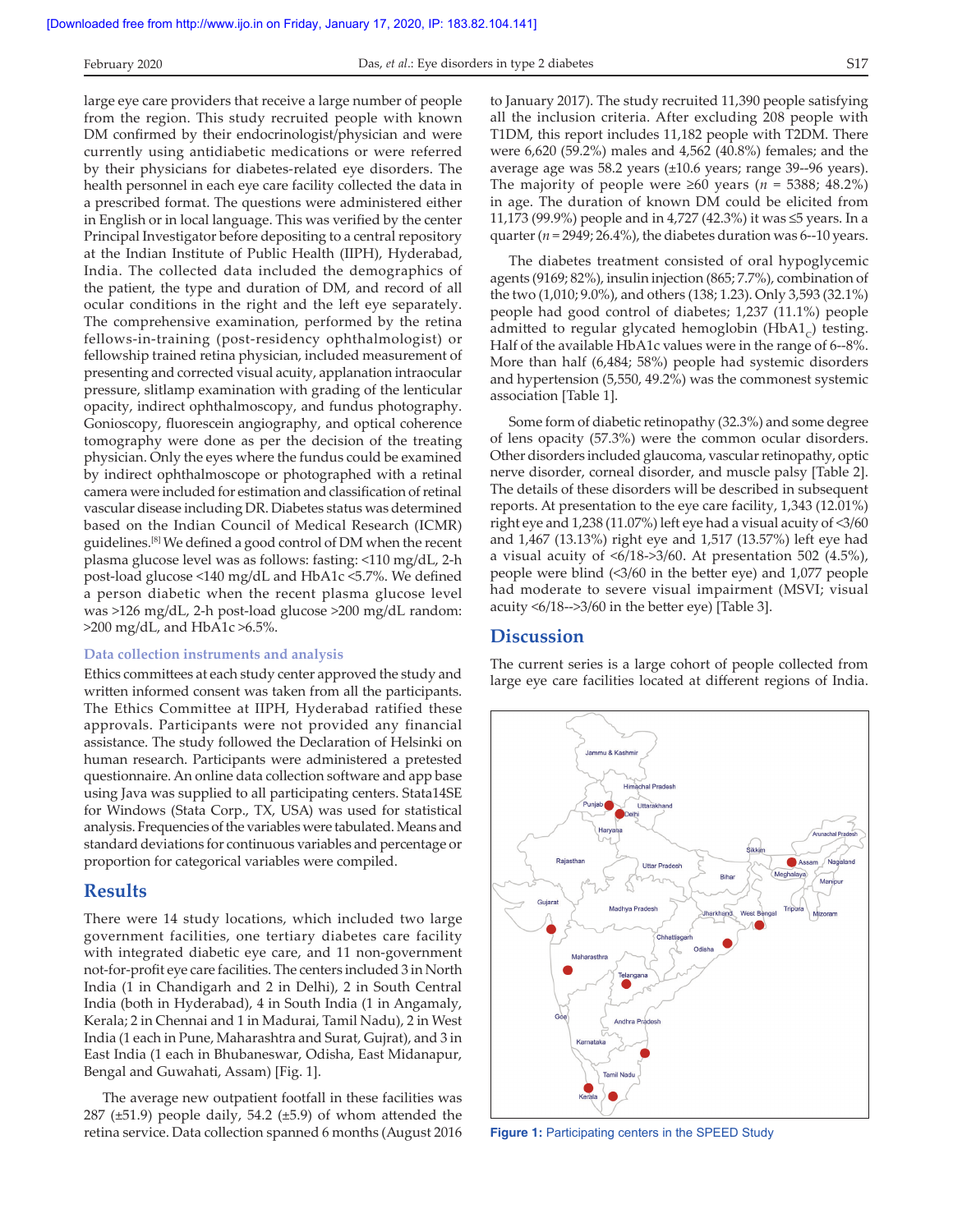The common disorders were lens opacity and diabetic retinopathy (DR).

DR is the most common ocular complication in people with diabetes. Globally, 0.8 million people were blind and 3.7 million people were visually impaired in 2010 due to DR, with an alarming increase of 27% and 64%, respectively, from 1990 to 2010.[9] The prevalence of both blindness and moderate to severe visual impairment was higher in sub‑Saharan Africa and South Asia. The reported prevalence of DR among people with diabetes in India ranges from 9.6% to 28.2%.<sup>[10-17]</sup> In a meta-analysis of 35 published population-based studies that included studies from India, the overall prevalence of any DR was 34.6% and the prevalence of vision threatening DR, including diabetic macular edema (DME), was 10.2%.[18] In a meta‑analysis of 62 published studies, that included population, diabetes clinics, and eye care facilities in 21 countries in Africa,

| Table 1: Systemic co-morbidities (n=11,182) |      |                |  |  |  |
|---------------------------------------------|------|----------------|--|--|--|
| <b>Systemic factor</b>                      | n    | $\%$           |  |  |  |
| Hypertension                                | 5500 | 49.2           |  |  |  |
| Cardiovascular disorder                     | 672  | 6.0            |  |  |  |
| Renal disorder                              | 162  | 14             |  |  |  |
| Neuropathy                                  | 86   | 0.8            |  |  |  |
| <b>Stroke</b>                               | 52   | 0.5            |  |  |  |
| Limb amputation                             | 12   | 0 <sub>1</sub> |  |  |  |
| No systemic association                     | 4698 | 42.0           |  |  |  |

#### **Table 2: Ocular comorbidities** *n***=11,182**

| <b>Tissue specific</b><br>ocular disorder | Any eye*<br>$n$ (%) | Both Eyes n (% of<br>specific disorder) |  |
|-------------------------------------------|---------------------|-----------------------------------------|--|
| Lens opacity                              | 6407 (57.3)         | 5105 (79.8)                             |  |
| Diabetic retinopathy                      | 3611 (32.3)         | 3084 (85.4)                             |  |
| Pseudophakia                              | 2077 (20.4)         | 909 (48.6)                              |  |
| Glaucoma                                  | 547 (5.4)           | 420 (76.7)                              |  |
| Vascular retinopathy                      | 277(2.5)            | 54 (19.5)                               |  |
| Optic nerve                               | 105(0.9)            | 39(37.1)                                |  |
| Cornea                                    | 68 (0.6)            | 16(23.5)                                |  |
| Nerve palsy                               | 26(0.2)             | 1(3.8)                                  |  |

\*Addition is more than 11,182 since more than one disorder was seen in the eyes.

the prevalence of DR was 30.2---31.6% in population-based studies and 7.0--60.4% in clinic-based studies.<sup>[19]</sup> A global analysis has also shown that the crude prevalence of visual impairment and blindness secondary to DR in 2015 has increased by 7.7% and 28.8%, respectively, from 1990 baseline while the crude prevalence of other major eye disorders have actually decreased.[20]

Lens opacity is a common associated eye disorder in people with DM. Three population-based studies, the Beaver Dam Eye Study, Wisconsin Epidemiological Study of Diabetic Retinopathy, and the Barbados Eye Study, have documented association between DM and cataract.[21‑24] The surgical technique for cataract in people with DM is no different than in people without DM, although the people with DM are more at risk of postoperative complications including cystoid macular edema, worsening of DR, capsular contraction, neovascular glaucoma and, in worst cases, increased postoperative inflammation and/or endophthalmitis.[25‑28] It is imperative to control both DME and proliferative diabetic retinopathy (PDR) before planning for cataract surgery. There are few guidelines for diabetes management before and after cataract surgery.[29,30] HbA1c rather than random blood sugar is considered a better indicator for ambulatory surgery such as cataract.<sup>[31]</sup> The British Diabetes Society<sup>[32]</sup> and the American Diabetes Association<sup>[33]</sup> recommend a blood glucose level of 140‑180 mg/dL in the perioperative period. There is no conclusive evidence to postpone cataract surgery in the face of less stringent diabetes control although it might be prudent to reasonably control diabetes in perioperative period of cataract surgery.

Vascular occlusion, either branch or central retinal vein occlusion, was the second most frequent retinal vascular lesion after DR in this study. Epidemiological studies have not shown a consistent relationship between diabetes and retinal vein occlusion (RVO).[34,35] RVO in people with diabetes is more likely to cause retinal neovascularization that could result in vitreous hemorrhage and neovascular glaucoma if not adequately treated.[36] RVO is more often seen in people with T2DM, and is often in association with hypertension and hyperlipidemia.[37] People with diabetes (Odds 1.74) and hypertension (Odds 2.16) are associated with an increased risk of developing branch retinal vein occlusion (BRVO) within10 years of diagnosis. BRVO is also associated with an increased risk of developing hypertension (Odds 1.37) and diabetes (Odds 1.51) in subsequent years.[38]

| Table 3: Presenting and best- corrected visual acuity at presentation |                   |                  |                   |                  |                          |  |  |
|-----------------------------------------------------------------------|-------------------|------------------|-------------------|------------------|--------------------------|--|--|
| <b>Vision</b>                                                         | <b>Right eye</b>  |                  | Left eye          |                  | <b>Better eve vision</b> |  |  |
|                                                                       | <b>Presenting</b> | <b>Corrected</b> | <b>Presenting</b> | <b>Corrected</b> | Corrected (%)            |  |  |
| $6/6 - 6/12$<br>Good vision                                           | 4552              | 7055             | 4638              | 7100             | 8595 (76.9)              |  |  |
| $<$ 6/12 - 6/18<br>Mild VI                                            | 1675              | 1025             | 1707              | 1044             | 922(8.2)                 |  |  |
| $< 6/18 - > 3/60$<br><b>MSVI</b>                                      | 3059              | 1467             | 3058              | 1517             | 1077 (9.6)               |  |  |
| $<$ 3/60-LP<br><b>Blind</b>                                           | 1604              | 1343             | 1496              | 1238             | 502(4.5)                 |  |  |
| Unreliable                                                            | 292               | 292              | 283               | 283              | 86(0.8)                  |  |  |

MSVI=Moderate to severe visual impairment; VI=Visual impairment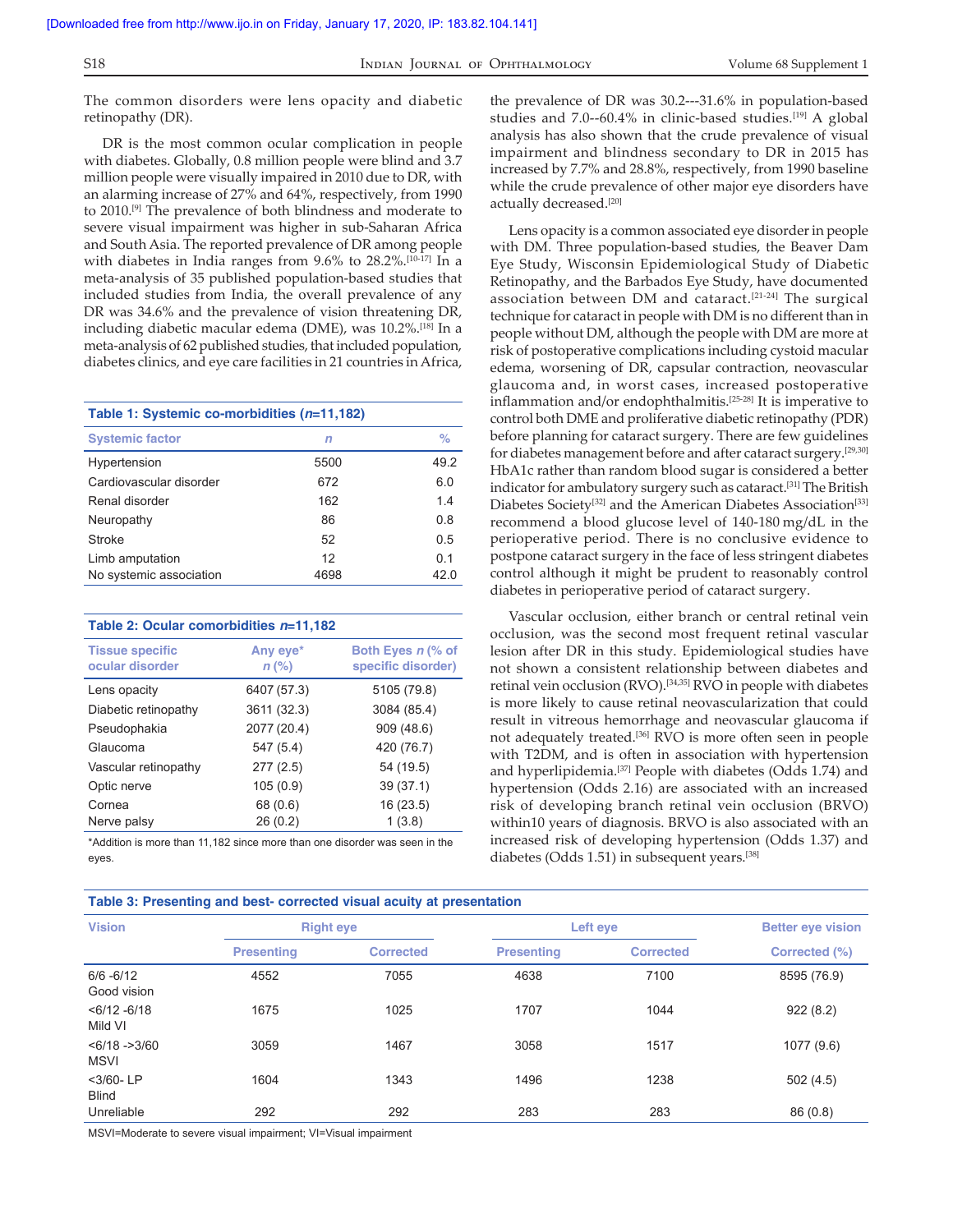People with diabetes are at risk of developing two types of glaucoma—primary open angle glaucoma (POAG) and neovascular glaucoma (NVG). Several large epidemiological studies have reported positive associations between diabetes and POAG.[39‑41] It is reported that between 32% and 43% of NVG is caused by PDR.[42]

Most ocular complications of diabetes cause visual impairment and when neglected could lead to blindness. With possible disproportionate rise in number of people with diabetes in India (from 73 million in 2017 to 134 million in 2045; a 83.5% rise), $[4]$  one has to pay special attention to the care of diabetes and diabetic eye disease.

Primary prevention is the main strategy for control of visual loss from many of the diabetes-related eye diseases. This can be done through improved control of glycemia and hypertension. Secondary prevention entails regular eye examinations, including dilated fundus evaluation, and timely treatment. It was a surprise that nearly 9.6% people had moderate to severe visual impairment and 4.5% were blind in this cohort at the time of presentation, similar to an earlier study in India.[43] This is evidently related as much to lack of eye care infrastructure and human resources, as much to incorrect perception and practices in people with diabetes.[44,45] While clinical trials have demonstrated that good glycemic control reduces the incidence and progression of diabetic retinopathy,[46] it is unclear whether the same beneficial effect applies to other diabetes-related ocular conditions.<sup>[47]</sup>

#### **Study limitations**

This was a facility‑based study, and so the findings cannot be generalizable to the population. Many of the disorders identified were associated with loss of vision, which would have prompted for an eye checkup, or referral from other centers. Only people with known diabetes were recruited, possibly leaving out those who did not know their diabetes status. Those that were missed may have been more likely not to have the recognized eye complications, so the findings may have been biased.

#### **Study strengths**

This was a large cohort of patients collected prospectively from different areas of India. The collection of data and analysis thereafter were uniform.

## **Conclusion**

In view of the increasing number of people with diabetes in India, the number of people requiring diagnosis and treatment for eye disorders is also likely to increase, adding to the workload of already over‑stretched facilities. Hence, India should have a sound plan and policy to contain this new and emerging burden. Efforts are required in areas of advocacy, infrastructure placement and/or strengthening, and trained human resources development.

### **SPEED study participating clinical facility organizations and investigators**

- 1. Aravind Eye Hospital, Madurai (Dr. Kim Ramasamy, MD)
- 2. Divyajyoti Trust, Surat, India (Dr. Rohan Chariwala, MD; Dr. Uday Gajiwala, MD)
- 3. Dr Mohan's Diabetes Specialities Centre and Madras Diabetes Research Foundation, Chennai, India (Dr. R Rajalakshmi, MD)
- 4. Dr. Rajendra Prasad Center for Ophthalmic Sciences, New Delhi (Dr. Rohan Chawla, MD; Dr Atul Kumar, MD)
- 5. Dr. Shroff's Charity Eye Hospital, Delhi, India (Dr. Manisha Agarwal, MD)
- 6. H V Desai Eye Hospital (Dr. Kuldeep Dole, MD; Dr. Madan Despande, MD)
- 7. Little Flower Eye Hospital, Angamaly, India (Dr. Thomas Cherian, MD)
- 8. L V Prasad Eye Institute, Bhubaneswar, India (Dr. Umesh C Behera, MD)
- 9. L V Prasad Eye Institute, Hyderabad, India (Dr. Rajeev Reddy, MD; Dr. Taraprasad Das, MD)
- 10.Netra Nirmay Niketan, Purba Midnapur, Bengal (Dr Asim Sil, MD)
- 11.Post Graduate institute of Medical Education and Research, Chandigarh, India (Dr. Ramandeep Singh, MD; Dr. Mangat Dogra, MD)
- 12.Pushpagiri Eye Institute, Hyderabad, India (Dr. K Viswanath, MD)
- 13.Sankara Nethralaya, Chennai, India (Dr. Muna Bhende, MD)
- 14.Sri Sankaradeva Netralaya, Guwahati, India (Dr. Harsha Bhattacharjee, MS)

#### **Acknowledgment**

We wish to thank all 14 eye care facilities across India who participated in the study for sharing their valuable data.

#### **Financial support and sponsorship**

The Queen Elizabeth Diamond Jubilee Trust, London, UK.

#### **Conflicts of interest**

There are no conflicts of interest.

## **References**

- 1. King H, Aubert RE, Heman WH. Global burden of diabetes, 1925‑2025. Prevalence, numerical estimates and projections. Diabetes Care 1998;21:1414‑31.
- 2. Xu G, Liu B, Sun Y, Du Y, Snetsealaar LG, Hu FB, *et al.* Prevalence of diagnosed type 1 and type 2 diabetes among US adults in 2016 and 2017: Population based study. BMJ 2018;362:k1497.
- 3. Key statistics on diabetes‑ Diabetes UK. Available from: http:// www.diabetes.org.uk.resources‑s3/2017‑11diabetes\_in\_uk\_2010. pdf. [Last accessed on 2018 Dec 01].
- 4. International Diabetes Federation. IDF Diabetes Atlas. 8<sup>th</sup> ed. Brussels, Belgium: International Diabetes Federation; 2017.
- 5. Anjana RM, Deepa M, Pradeepa R, Mahanta J, Narain K, Das HK, *et al*. Prevalence of diabetes and prediabetics in 15 states in India: Results from the ICMR‑INDIAB population‑based cross‑sectional study. Lancet Diabetes Endocrinol 2017;5:585‑96.
- 6. Jeganathan VSE, Wang JJ, Wong TY. Ocular associations of diabetes other than diabetic retinopathy. Diabetes Care 2008;31:1905‑12.
- 7. India State‑Level Disease Burden Initiative Diabetes Collaborators. The increasing burden of diabetes and variations among the states of India: The Global Burden of Disease study 1990‑2016. Lancet Glob Health 2018;6:e1352‑62.
- 8. Available from: https://medibulletin.com/wp-content/.../2018/05/ ICMR.diabetesGuidelines.2018.pdf. [Last accessed on 2019 Feb 26].
- 9. Leasher JL, Bourne RR, Flaxman SR, Jonas JB, Keeffe J, Naido K, *et al*. Vision Los Expert Group of Global Burden of Disease. Global estimates on the number of people blind or visually impaired by diabetic retinopathy: A meta‑analysis from 1990 ‑ 2010. Diabetes Care 2016;139:1643‑9.
- 10. Dandona L, Dandona R, Naduvilath TJ, McCarty CA, Rao GN. Population based assessment of diabetic retinopathy in an urban population in southern India. Br J Ophthalmol 1999;83:937‑40.